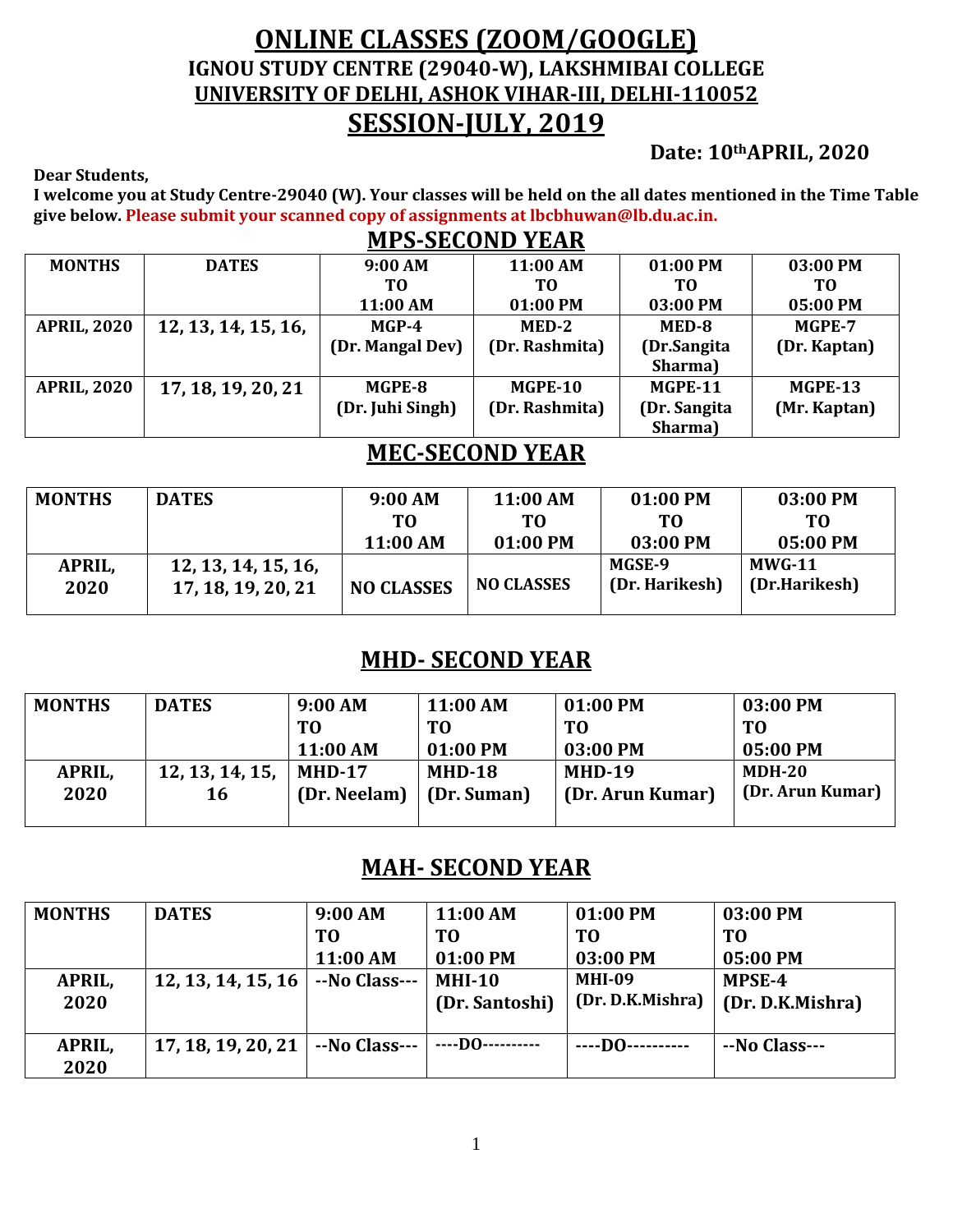### **MEG- SECOND YEAR**

| <b>MONTHS</b>      | <b>DATES</b>           | 9:00 AM         | 11:00 AM        | 01:00 PM      | 03:00 PM      |
|--------------------|------------------------|-----------------|-----------------|---------------|---------------|
|                    |                        | T <sub>0</sub>  | TO              | TO            | T0            |
|                    |                        | 11:00 AM        | 01:00 PM        | 03:00 PM      | 05:00 PM      |
| <b>APRIL, 2020</b> | 12, 13, 14, 15, 16     | <b>MEG-10</b>   | $MEG-12$        | <b>MEG-14</b> | <b>MEG-11</b> |
|                    |                        | (Dr. Ratnakar)  | (Dr.Dharmendra) | (Dr.Alpna)    | (Dr.Alpna)    |
|                    |                        |                 |                 |               |               |
| <b>APRIL, 2020</b> | 17, 18, 19, 20, 21, 22 | <b>NO-CLASS</b> | -NO-CLASS-      | <b>MEG-15</b> | <b>MEG-16</b> |
|                    |                        |                 |                 | (Dr.Alpna)    | (Dr.Alpna)    |
|                    |                        |                 |                 |               |               |

#### **Dr.(Mrs.) Lata Sharma Coordinator**

## **MHD-FIRST YEAR**

| <b>MONTHS</b>      | <b>DATES</b>       | 9:00 AM<br>TО<br>11:00 AM | 11:00 AM<br>TO.<br>01:00 PM | 01:00 PM<br>TО<br>03:00 PM | 03:00 PM<br>TO<br>05:00 PM |
|--------------------|--------------------|---------------------------|-----------------------------|----------------------------|----------------------------|
| <b>APRIL, 2020</b> | 12, 13, 14, 15, 16 | MHD-06<br>(Dr. Suman)     | $MHD-04$<br>(Dr. Kiran)     | --NO-CLASS-                | --NO-CLASS-                |

## **MAH-FIRST YEAR**

| <b>MONTHS</b>      | <b>DATES</b>       | 9:00 AM                    | 11:00 AM                          | 01:00 PM    | 03:00 PM    |
|--------------------|--------------------|----------------------------|-----------------------------------|-------------|-------------|
|                    |                    | TО                         | TО                                | TО          | TO.         |
|                    |                    | 11:00 AM                   | 01:00 PM                          | 03:00 PM    | 05:00 PM    |
| <b>APRIL, 2020</b> | 12, 13, 14, 15, 16 | $MHI-04$<br>(Dr. Santoshi) | <b>MHI-05</b><br>(Dr. D.K.Mishra) | --NO-CLASS- | --NO-CLASS- |

## **MEG-FIRST YEAR**

| <b>MONTHS 2016</b> | <b>DATES</b>       | 9:00 AM         | 11:00 AM      | $01:00$ PM | 03:00 PM      |
|--------------------|--------------------|-----------------|---------------|------------|---------------|
|                    |                    | T <sub>0</sub>  | T0            | TO         | TО            |
|                    |                    | 11:00 AM        | 01:00 PM      | 03:00 PM   | 05:00 PM      |
| <b>APRIL, 2020</b> | 12, 13, 14, 15, 16 | MEG-3           | MEG-04        | $-NO-$     | --NO-         |
|                    |                    | (Dr.Dharmendra) | (Dr.Ratnakar) | CLASS-     | <b>CLASS-</b> |
|                    |                    |                 |               |            |               |